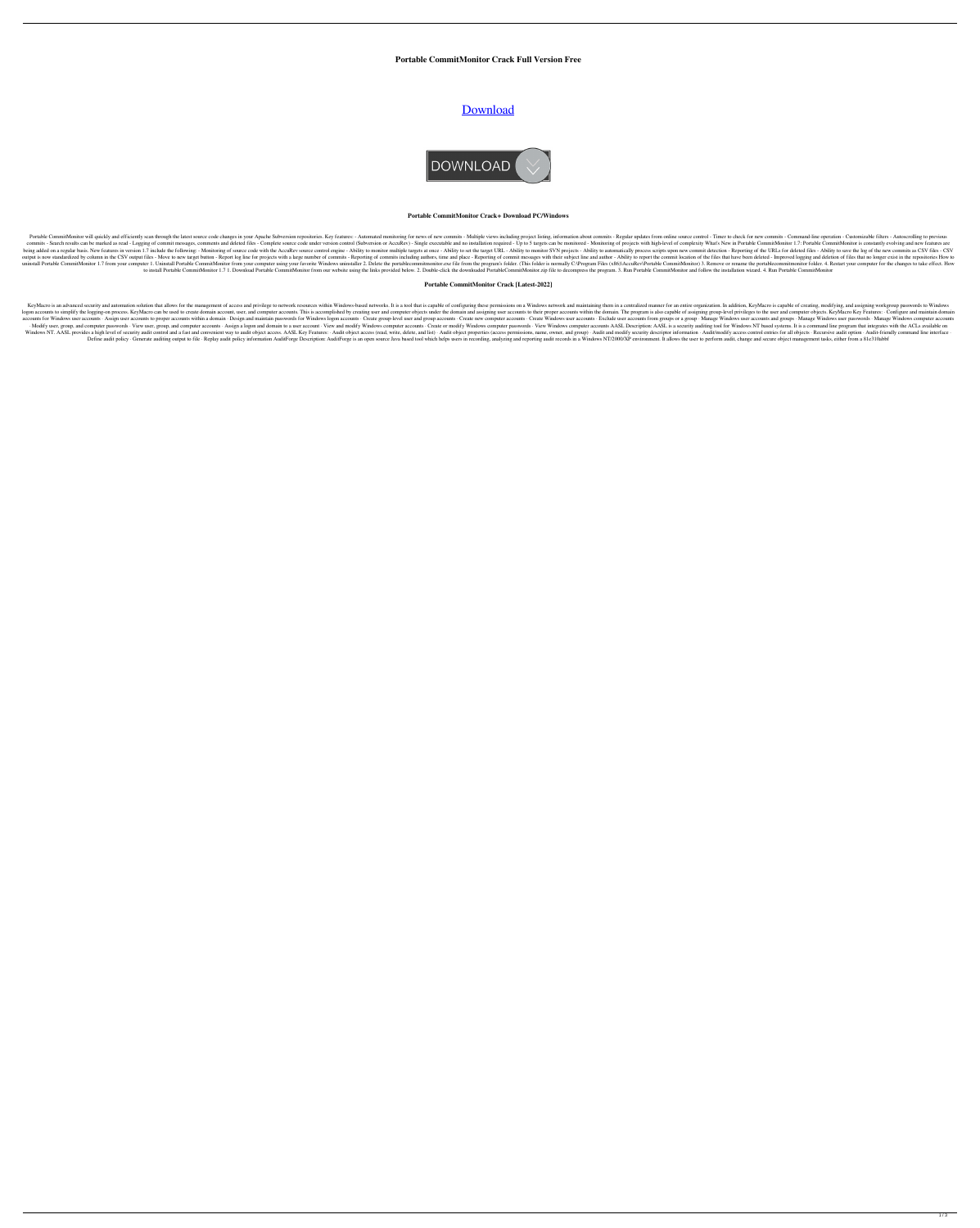#### **Portable CommitMonitor With Full Keygen**

Subscribe to this blog to get an email notification each time a new post is published. You can cancel this subscription at any time. This is a recommended guide for using the OS X operating system's native built in Calenda For example, users can't easily configure a recurring event. For this reason, this is a very important feature that is now accessible in the native Calendar app. Tips & Tricks One of the most basic features is the ability date, time and repeat the event. 4. The event will be added to the calendar. Similar to this, users can also set a reminder to a particular date by clicking on the Plus icon, then click on the down arrow icon, then click o and edit events in the Calendar app. This is a useful feature because it allows users to keep track of their schedule. Users can select the dates for an event and the location if necessary. The event, users will need to cl clicking on the arrow icon on the top right. Calendar can also be accessed in "week" view, "month" view, or "year" view, or "year" view. This helps to organize your schedule easily. The native Calendar app works well on Ma

### **What's New in the Portable CommitMonitor?**

PictureSlideShow is the fastest and most reliable screen saver. It doesn't require much processing power and is pretty lightweight. It is no more than a simple Java application, written with Java and using the Java Swing l your mouse clicks. It supports animated GIFs and no images are required to work. It supports many of the most popular Web browsers such as Mozilla Firefox, Internet Explorer, Opera, Google Chrome, Safari and many others. I mouse clicks. It supports animated GIFs and no images are required to work. It supports many of the most popular Web browsers such as Mozilla Firefox, Internet Explorer, Opera, Google Chrome, Safari and many others. It has clicks. It supports animated GIFs and no images are required to work. It supports many of the most popular Web browsers such as Mozilla Firefox, Internet Explorer, Opera, Google Chrome, Safari and many others. It has no ad It supports animated GIFs and no images are required to work. It supports many of the most popular Web browsers such as Mozilla Firefox, Internet Explorer, Opera, Google Chrome, Safari and many others. It has no additional supports animated GIFs and no images are required to work. It supports many of the most popular Web browsers such as Mozilla Firefox, Internet Explorer, Opera, Google Chrome, Safari and many others. It has no additional so supports animated GIFs and no images are required to work. It supports many of the most popular Web browsers such as Mozilla Firefox, Internet Explorer, Opera, Google Chrome, Safari and many others. It has no additional so